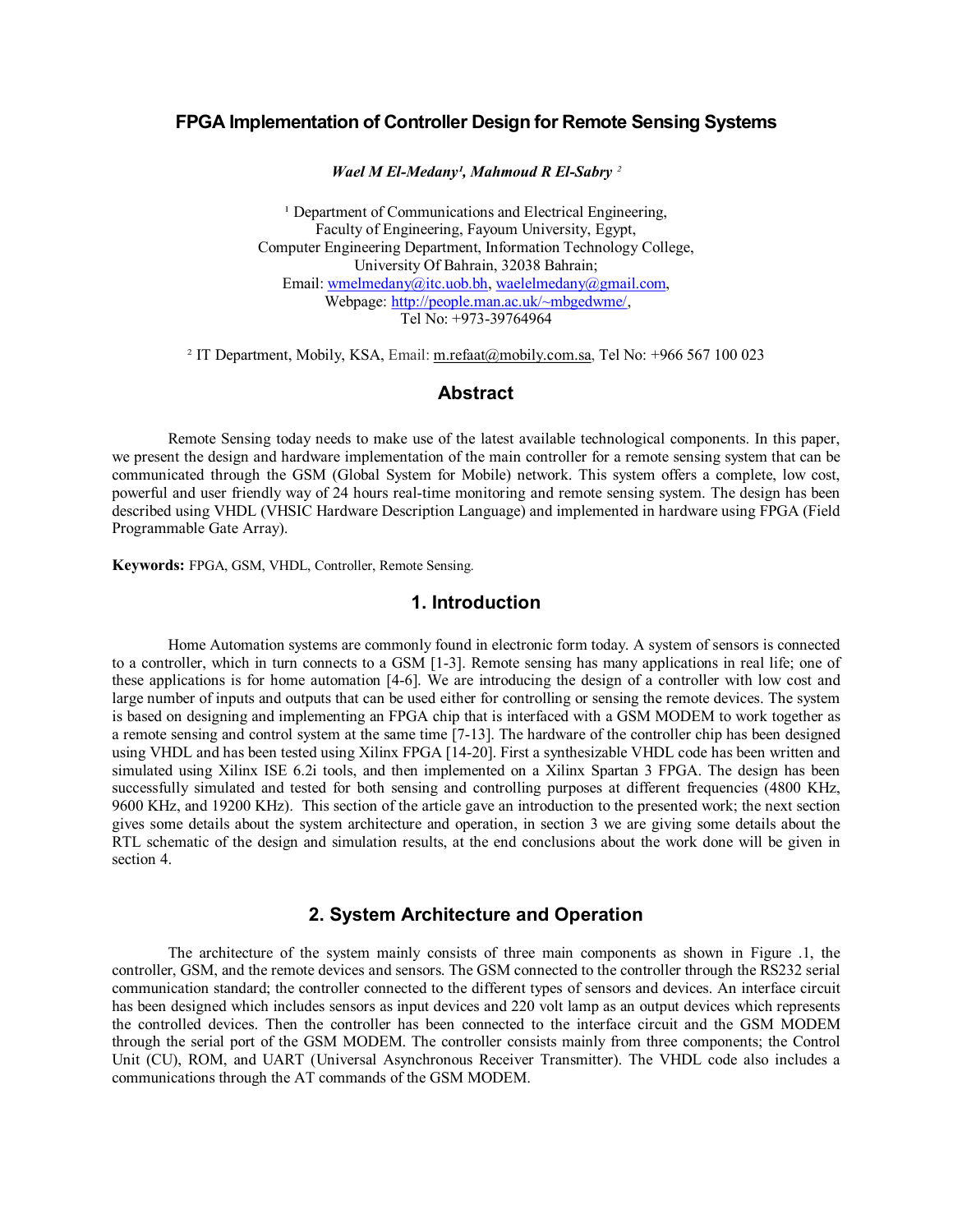

**Figure (1) System Architecture**

The main function of the control unit is sending AT commands to GSM and checking for new messages from the GSM. The UART has two components, UART transmitter and UART receiver, the main function of the UART transmitter is converting the processed data from parallel to serial, and then sending the serial data to GSM modem, the transmitted data could be an AT command, SMS message to the user, phone call to the Police station, or phone call to the fire brigade in case of home automation. The UART receiver converts the serial stream of received bits into parallel data to be recognized by the control unit. The ROM stores the user telephone number, AT commands, and ASCII code characters. In case of remote sensing the chip will receive signals from the different sensors in the monitoring place and acts according to the received signal by sending an SMS message to user's Mobil Phone, at the same time the user can send an SMS message to control the devices at the remote place, for example turning on the AC before returning home. The system can work as a Remote Sensing for the electrical appliances at home to check whether it is on or off, at the same time the user can control the electrical appliances at home by sending SMS message to the system, it can also work for remote sensing for climate control. It also works as automatic and immediate reporting to the user in case of emergency for home security, as well as immediate and automatic reporting to the fire brigade and police station according to activated sensor to decrease the time required for tacking action.

## **3. RTL Schematic and Simulation Results**

The system has been experimentally tested for both sensing and controlling purposes first with serial port of the PC, then in a real time using Maxon GSM. Figure .2 shows the first sheet of the generated Register Transfer Level (RTL) schematic of the control unit, as the design drawing split horizontally into seven sheets as shown in the figure. Figure .3 shows the simulation for the Control Unit which sends parallel data to UART Transmitter; the parallel data represents the ASII code for the characters; the character could be a message or an AT commands. In the simulation we show the transmitted data in the form of characters but in hardware implementation it is stream of bits that represent the ASCII codes of the characters. In figure .4, the simulation results for a 16\*8 ROM is shown in which the stored data represent the ASCII code the decimal number  $(0, 1, 2, \ldots,$  and 9) and the rest of the locations contain the alphabetic  $(A, B, C, D, E, and F)$ .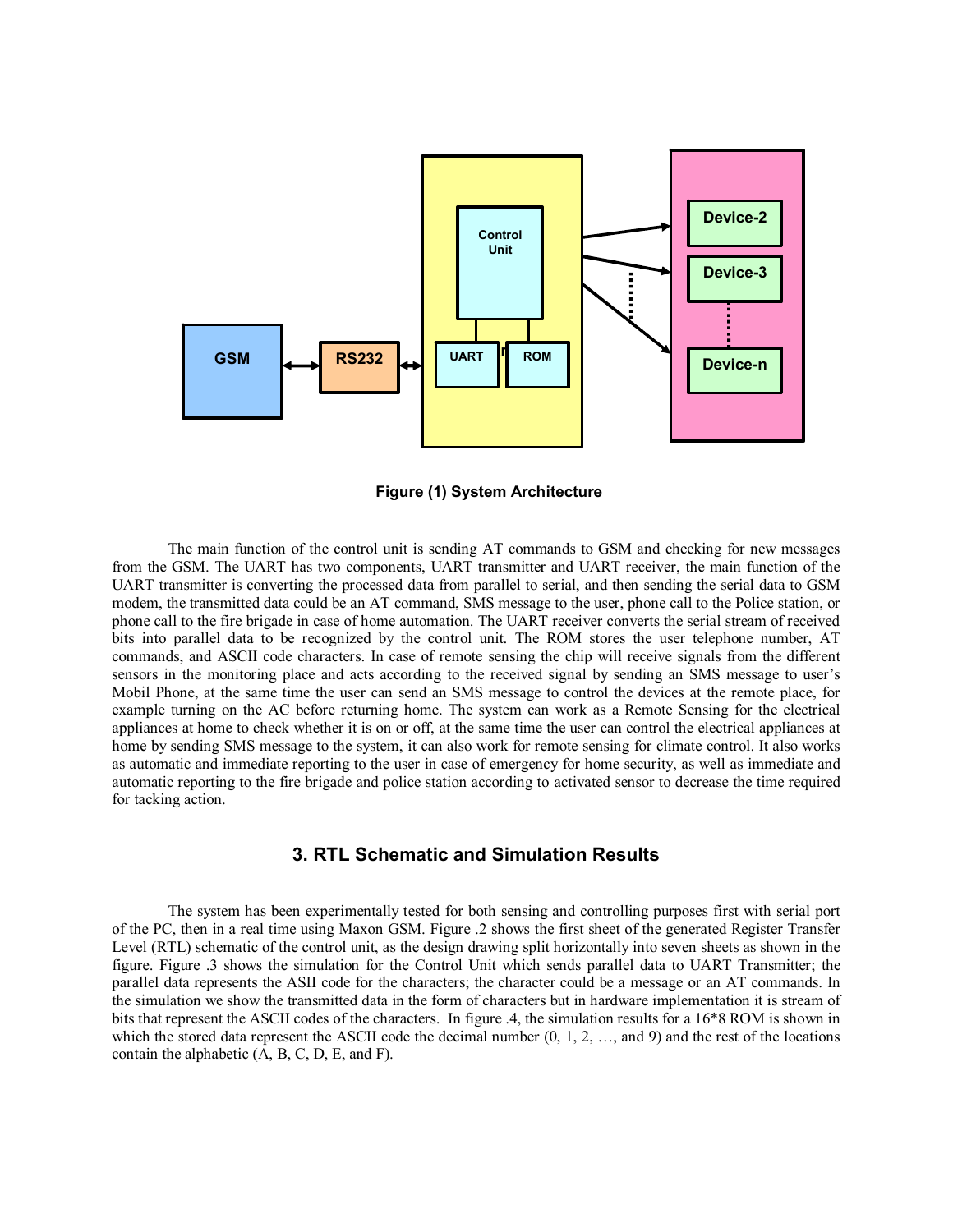

**Figure (2) Register Transfer Logic for the first sheet of the Control Unit** 



**Figure (3) Simulation Results for the Control Unit** 



**Figure (4) Simulation Results for the ROM**